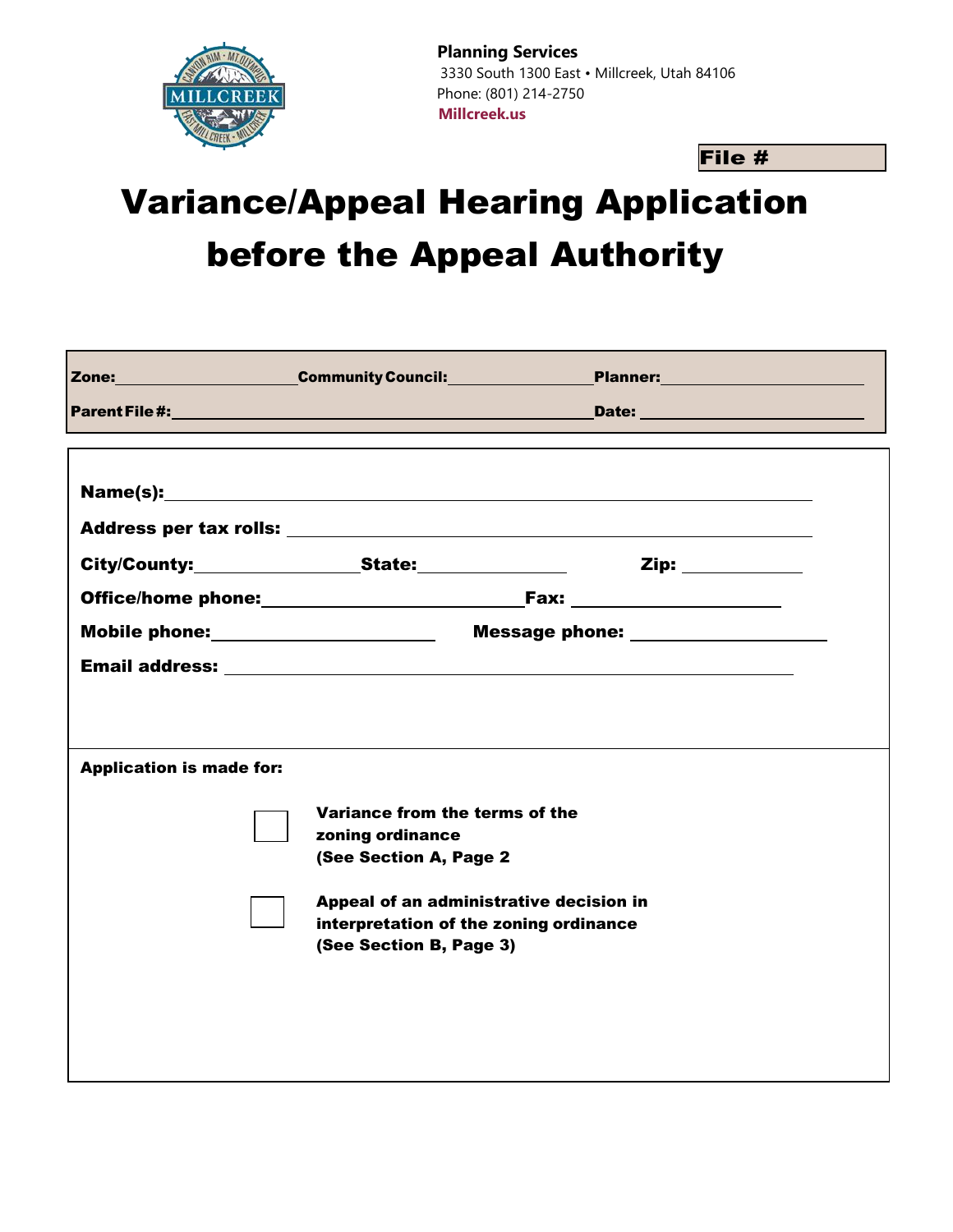## ANSWER THE QUESTIONS COMPLETELY

Section A Application for a variance from the terms of the zoning ordinance

10-9a-702. Variances.

(1) Any person or entity desiring a waiver or modification of the requirements of a land use ordinance as applied to a parcel of property that he owns, leases, or in which he holds some other beneficial interest may apply to the applicable appeal authority for a variance from the terms of the ordinance. These conditions are set forth in the following five questions:

1. State how the literal enforcement of the zoning ordinance would cause an unreasonable hardship that is not necessary to carry out the general purpose of the land use ordinance. (NOTE: A hardship must be associated with the property for which the variance is sought, comes from circumstances peculiar to the property, not from conditions that are general to the neighborhood, and cannot be self-imposed or economic, 10-9a-702 (b).

2. What special circumstances are attached to the property that does not generally apply to other properties in the same land use zone?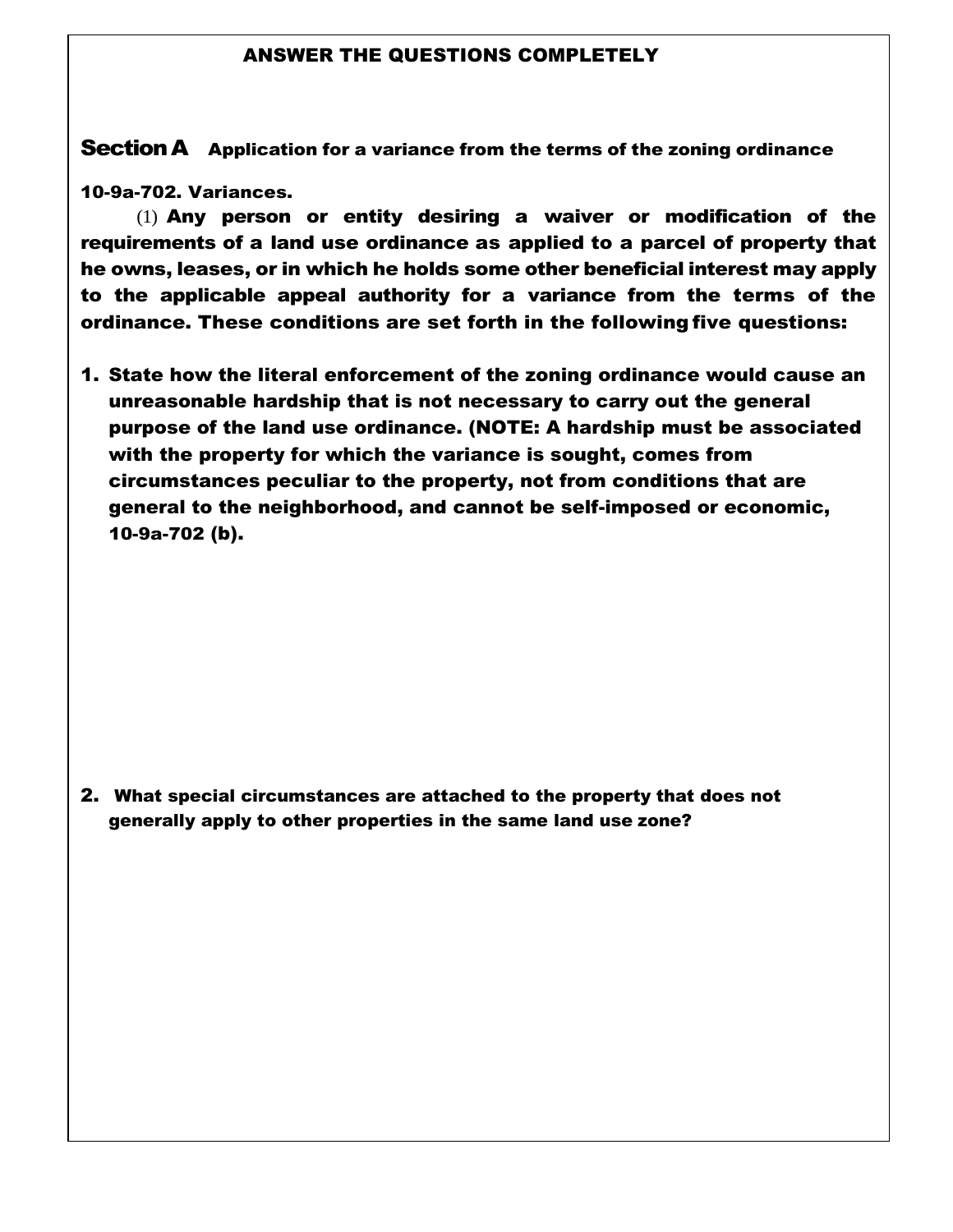| 3. How would the granting of a variance be essential to the enjoyment of a  |
|-----------------------------------------------------------------------------|
| substantial property right possessed by other property in the same land use |
| zone?                                                                       |

4. How will this variance affect the General Plan for Millcreek City?

5. How will the spirit of the land use ordinance be observed and substantial justice done?

\_\_\_\_\_\_\_\_\_\_\_\_\_\_\_\_\_\_\_\_\_\_\_\_\_\_\_\_\_\_\_\_\_\_\_\_\_\_\_\_\_\_\_\_\_\_\_\_\_\_\_\_\_\_\_\_\_\_\_\_\_\_\_\_\_\_\_\_\_\_\_\_\_\_\_\_\_\_\_\_\_\_\_\_\_\_\_\_\_\_\_\_\_\_\_

SIGNATURE – SECTION A ONLY DATE

\_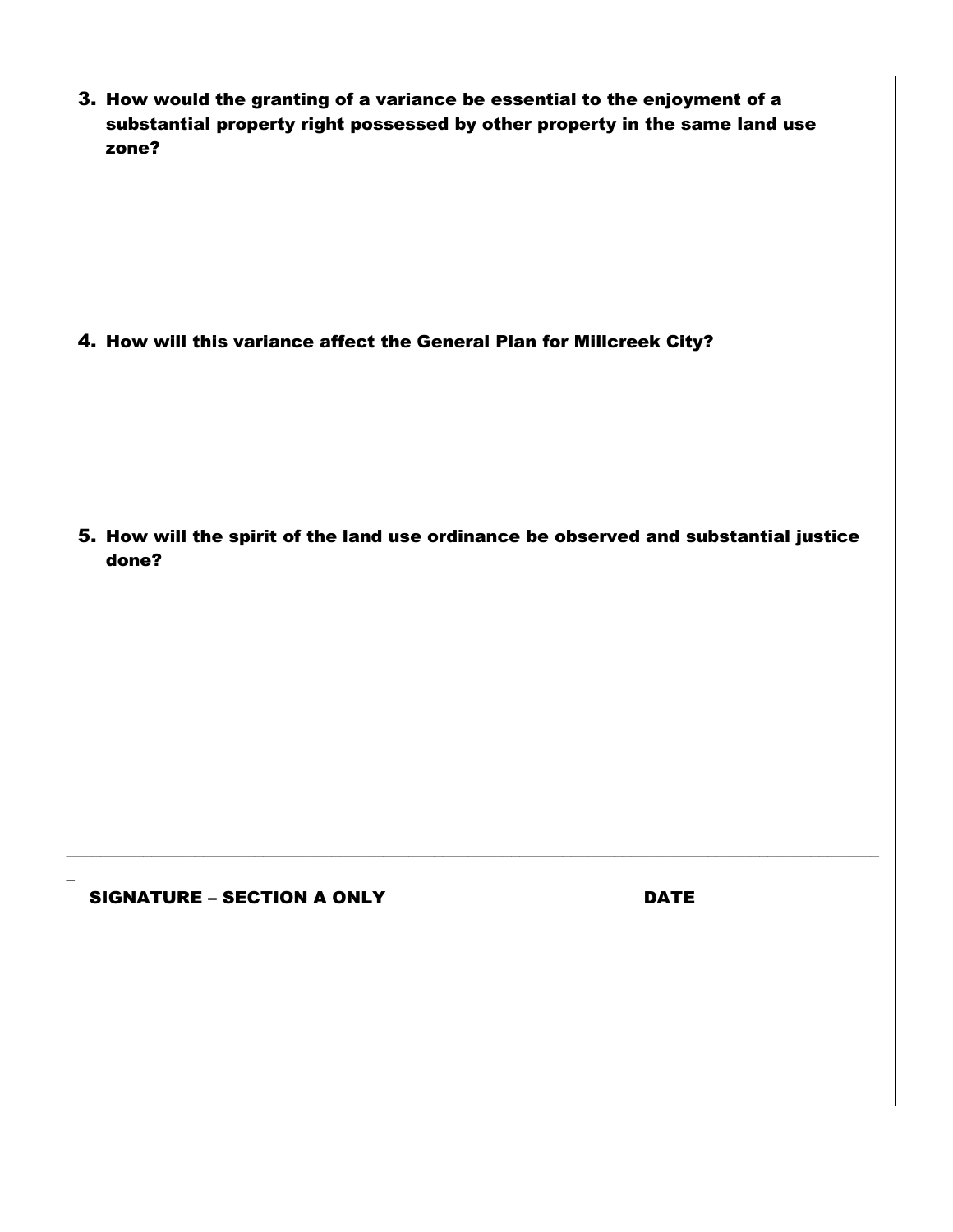## Section B Appeal of an administrative determination in applying the zoning ordinance

10-9a-703. Appealing a land use authority's decision.

The applicant, a board or officer of the county, or any person adversely affected by the land use authority's decision administering or interpreting a land use ordinance may, within the time period provided by ordinance, appeal that decision to the appeal authority by alleging that there is error in any order, requirement, decision, or determination made by the land use authority in the administration or interpretation of the land use ordinance.

Date of decision:

What determination was made?

(Include copies of any paperwork that you have received indicating this determination)

Name of board or official making that determination:

State the reason you feel that this determination is in error:

(Use additional paper and attach it to back of this application if more space is needed)

 $\mathcal{L}_\mathcal{L} = \{ \mathcal{L}_\mathcal{L} = \{ \mathcal{L}_\mathcal{L} = \{ \mathcal{L}_\mathcal{L} = \{ \mathcal{L}_\mathcal{L} = \{ \mathcal{L}_\mathcal{L} = \{ \mathcal{L}_\mathcal{L} = \{ \mathcal{L}_\mathcal{L} = \{ \mathcal{L}_\mathcal{L} = \{ \mathcal{L}_\mathcal{L} = \{ \mathcal{L}_\mathcal{L} = \{ \mathcal{L}_\mathcal{L} = \{ \mathcal{L}_\mathcal{L} = \{ \mathcal{L}_\mathcal{L} = \{ \mathcal{L}_\mathcal{$ 

SIGNATURE – SECTION B ONLY **EXAMPLE 19** DATE

 $\overline{a}$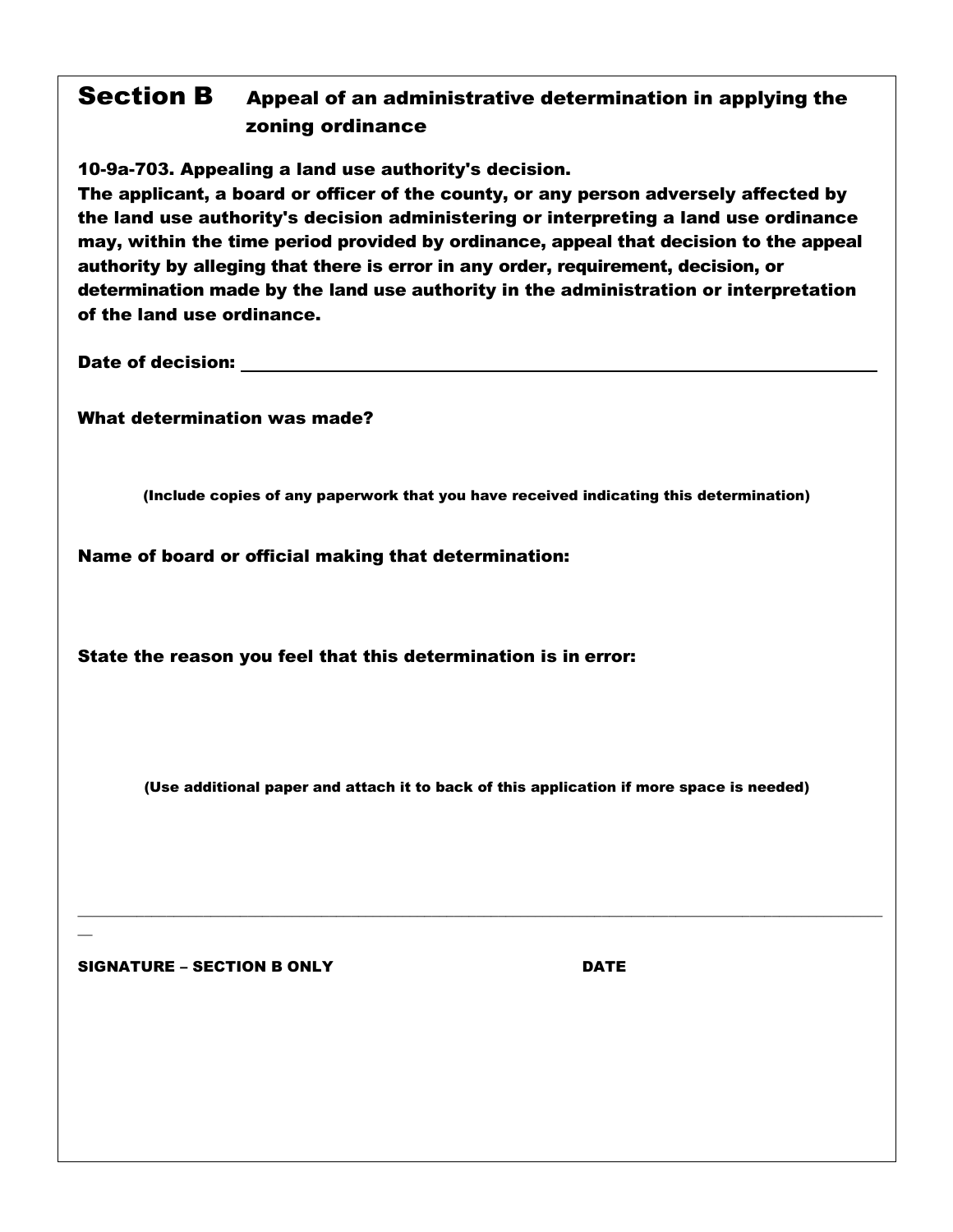|                                                                                   | (For Office Use only) |  |
|-----------------------------------------------------------------------------------|-----------------------|--|
| Date received in Community Development Office: __________________________________ |                       |  |
|                                                                                   |                       |  |
|                                                                                   |                       |  |
|                                                                                   |                       |  |
|                                                                                   |                       |  |
|                                                                                   |                       |  |
|                                                                                   |                       |  |